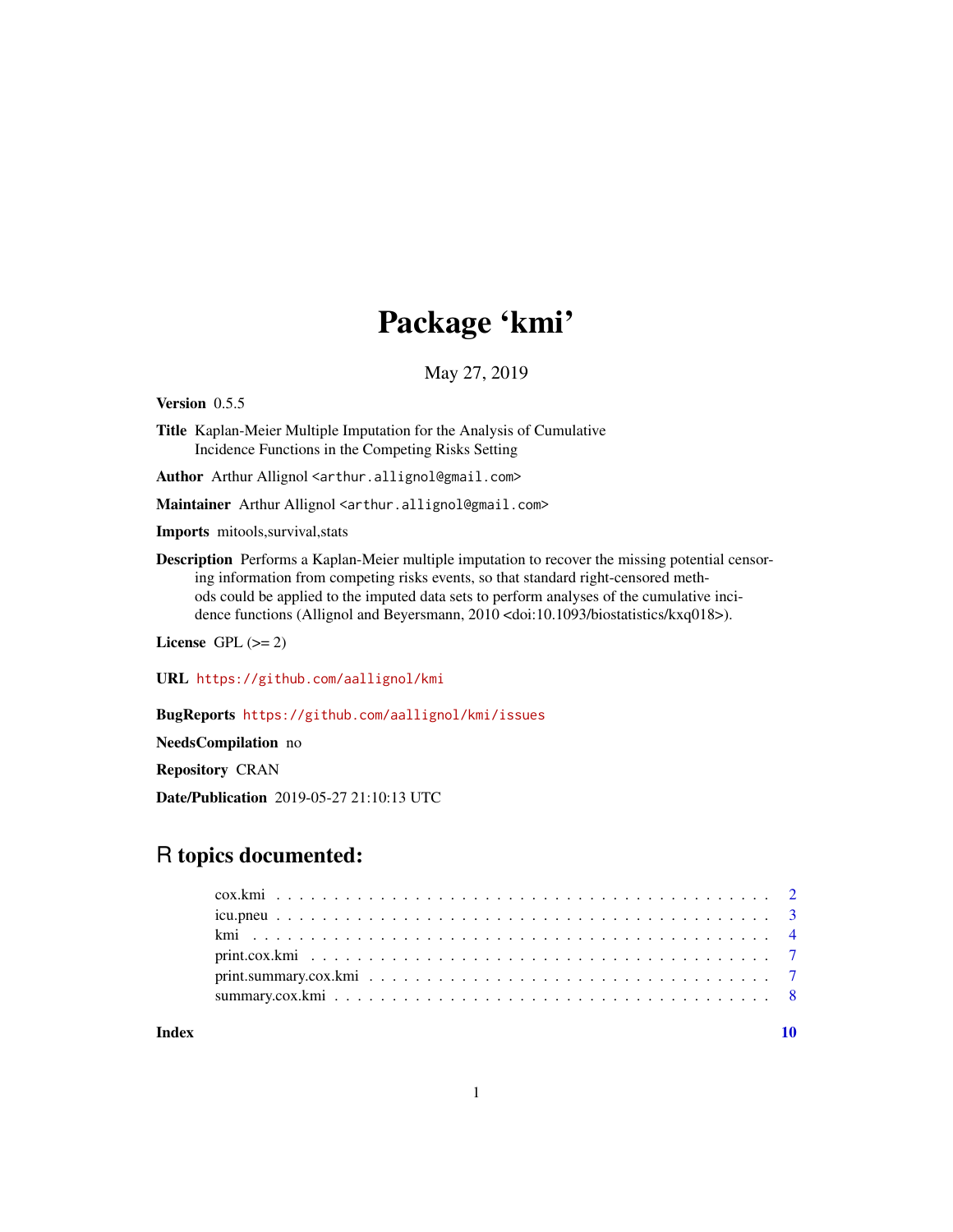<span id="page-1-1"></span><span id="page-1-0"></span>

#### Description

This function fits Cox proportional hazards models to each imputed data set to estimate the regression coefficients in a proportional subdistribution hazards model, and pools the results.

#### Usage

cox.kmi(formula, imp.data, df.complete = Inf, ...)

#### Arguments

| formula     | A formula object, with the response on the left of a $\sim$ operator, and the terms<br>on the right. The response must be a survival object as returned by the Surv<br>function. |
|-------------|----------------------------------------------------------------------------------------------------------------------------------------------------------------------------------|
| imp.data    | An object of class kmi.                                                                                                                                                          |
| df.complete | Complete data degrees of freedom.                                                                                                                                                |
| $\ddotsc$   | Further arguments for the coxph function.                                                                                                                                        |

#### Details

Fits a Cox proportional hazards model on each imputed data set to estimate the regression coefficients in a proportional subdistribution hazards model, and pools the results, using the [MIcombine](#page-0-0) function of the mitools package.

#### Value

An object of class cox.kmi including the following components:

| coefficients | Pooled regression coefficient estimates                                 |
|--------------|-------------------------------------------------------------------------|
| variance     | Pooled variance estimate                                                |
| nimp         | Number of multiple imputations                                          |
| df           | degrees of freedom                                                      |
| call         | The matched call                                                        |
|              | individual. fit A list of coxph objects. One for each imputed data set. |

#### Author(s)

Arthur Allignol, <arthur.allignol@gmail.com>

#### See Also

[coxph](#page-0-0), [MIcombine](#page-0-0), [print.cox.kmi](#page-6-1), [summary.cox.kmi](#page-7-1)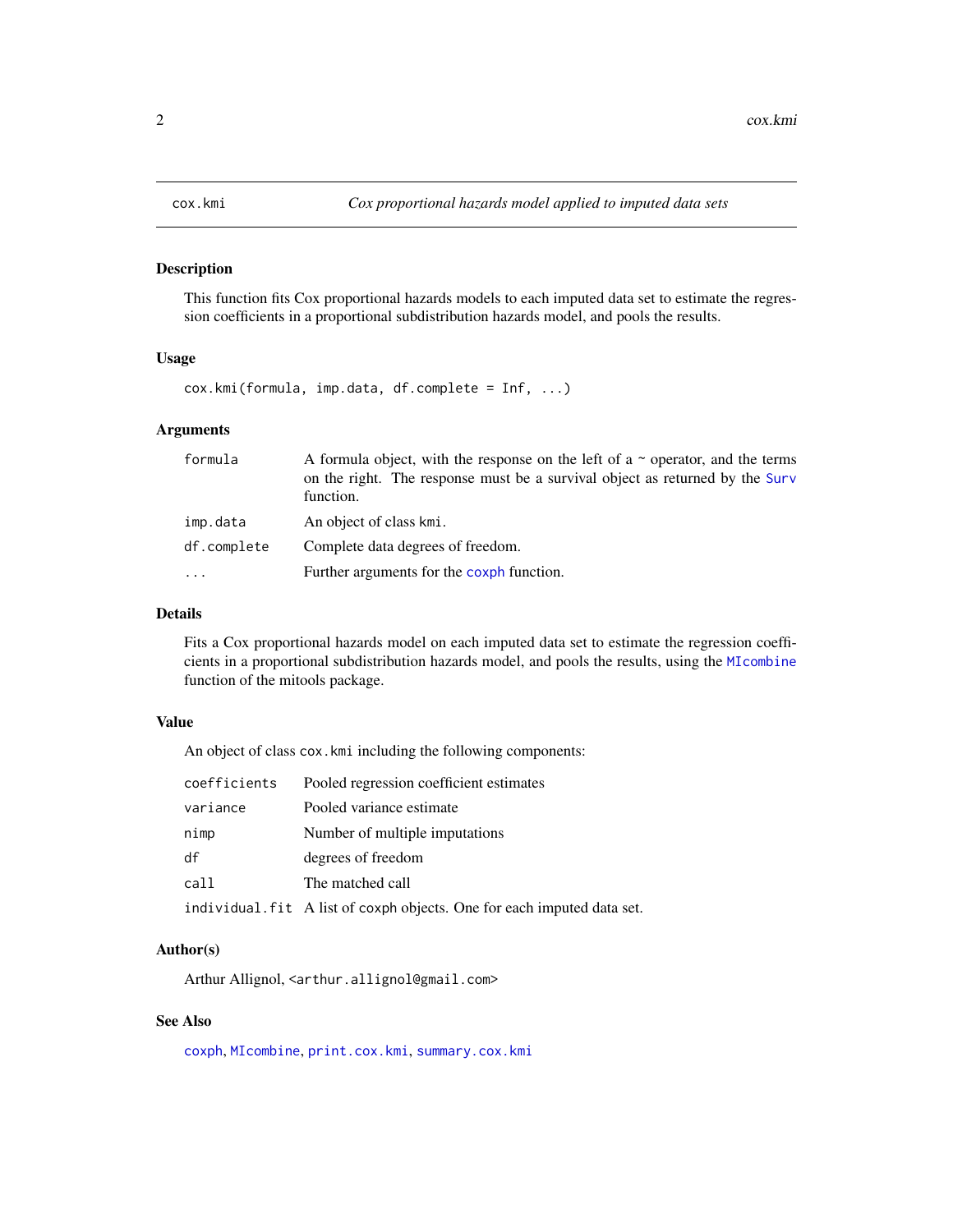#### <span id="page-2-0"></span>icu.pneu 3

#### Examples

data(icu.pneu)

```
if (require(survival)) {
    set.seed(1313)
    imp.dat \leq kmi(Surv(start, stop, status) \sim 1, data = icu.pneu,
                   etype = event, id = id, failcode = 2, nimp = 5)
    fit.kmi <- cox.kmi(Surv(start, stop, event == 2) ~ pneu, imp.dat)
    summary(fit.kmi)
### Now using the censoring-complete data
    fit <- coxph(Surv(start, adm.cens.exit, event == 2) ~ pneu, icu.pneu)
    summary(fit)
    ## estimation of the censoring distribution adjusted on covariates
   dat.cova <- kmi(Surv(start, stop, status) ~ age + sex,
                    data = icu.pneu, etype = event, id = id,
                    failcode = 2, nimp = 5)
    fit.kmi2 <- cox.kmi(Surv(start, adm.cens.exit, event == 2) ~ pneu + age,
                        dat.cova)
    summary(fit.kmi2)
}
```
<span id="page-2-1"></span>

icu.pneu *Hospital acquired penumonia in ICU*

#### Description

This data set is a random sample drawn from the SIR-3 study that aimed at analysing the effect of nosocomial infections on the length of ICU stay. Patients were included in the study if they had stayed at least 1 day in the unit. The sample includes information to assess the effect of nosocomial pneumonia on the length of stay. The endpoint is either discharge alive from the ICU or dead in the unit. These data are censoring complete as the censoring time is known for all patients.

#### Usage

```
data(icu.pneu)
```
#### Format

A data frame with 1421 observations on the following 8 variables.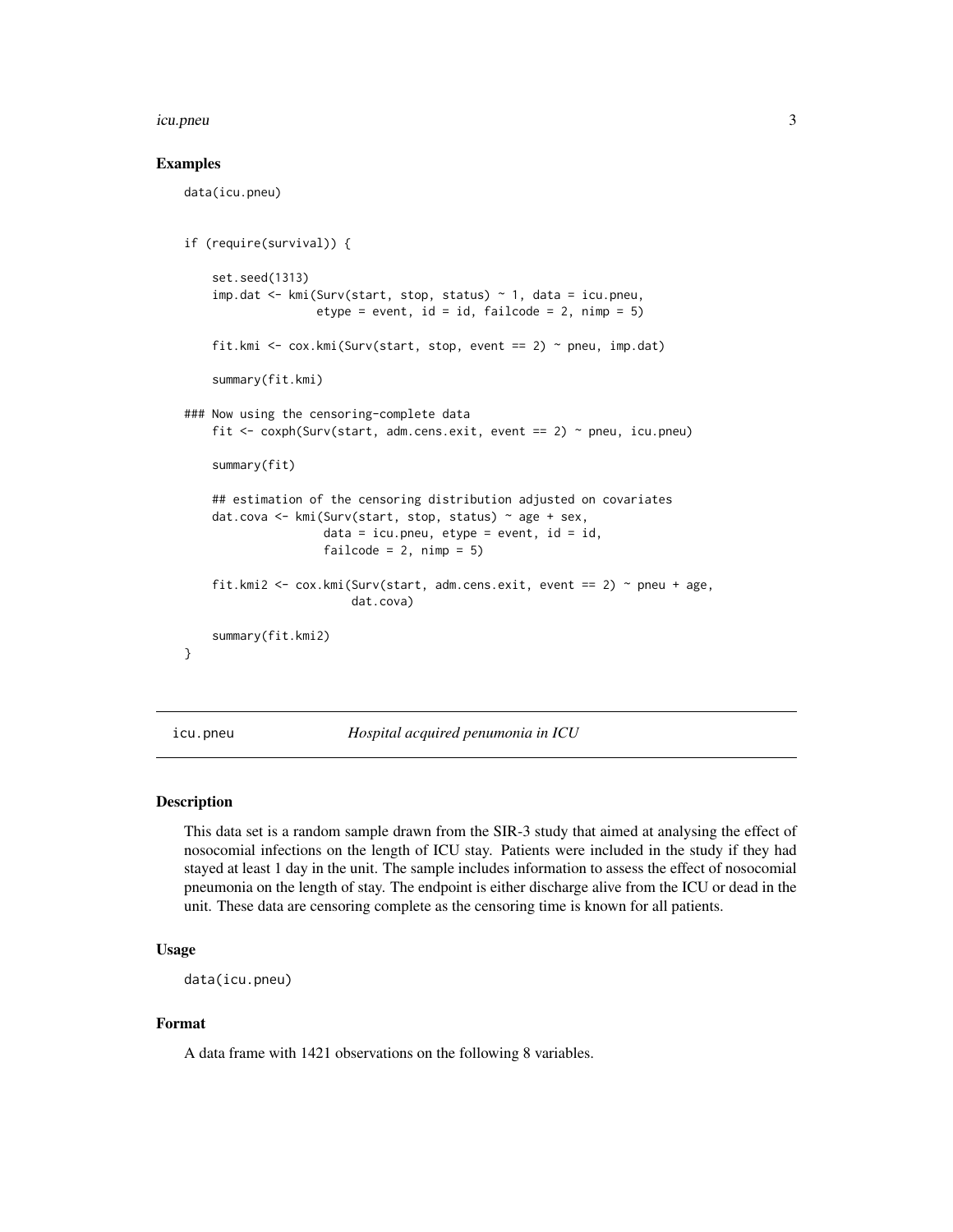<span id="page-3-0"></span>id Individual patient id.

start Start of the observation time.

stop Failure time.

- status Censoring status. 0 if the observation is censored, 1 otherwise.
- event Event type. 2 is death in ICU, 3 is discharge alive

pneu Nosocomial pneumonia indicator.

- adm.cens.exit Exit times for patients discharged alive are replaced by their administrative censoring times.
- age Age at inclusion

sex Sex. F for female and M for male

#### Source

Beyersmann, J., Gastmeier, P., Grundmann, H., Baerwolff, S., Geffers, C., Behnke, M., Rueden, H., and Schumacher, M. Use of multistate models to assess prolongation of intensive care unit stay due to nosocomial infection. *Infection Control and Hospital Epidemiology*, 27:493-499, 2006.

#### References

Beyersmann, J. and Schumacher, M. (2008). Time-dependent covariates in the proportional hazards model for competing risks. *Biostatistics*, 9:765–776.

#### Examples

data(icu.pneu)

kmi *Kaplan-Meier Multiple Imputation for Competing Risks*

## Description

The function performs a non parametric multiple imputation that aims at recovering the missing potential censoring times from competing events.

#### Usage

```
kmi(formula, data, id = NULL, etype, failcode = 1, nimp = 10,
   epsilon = 1, bootstrap = FALSE, nboot = 10)
```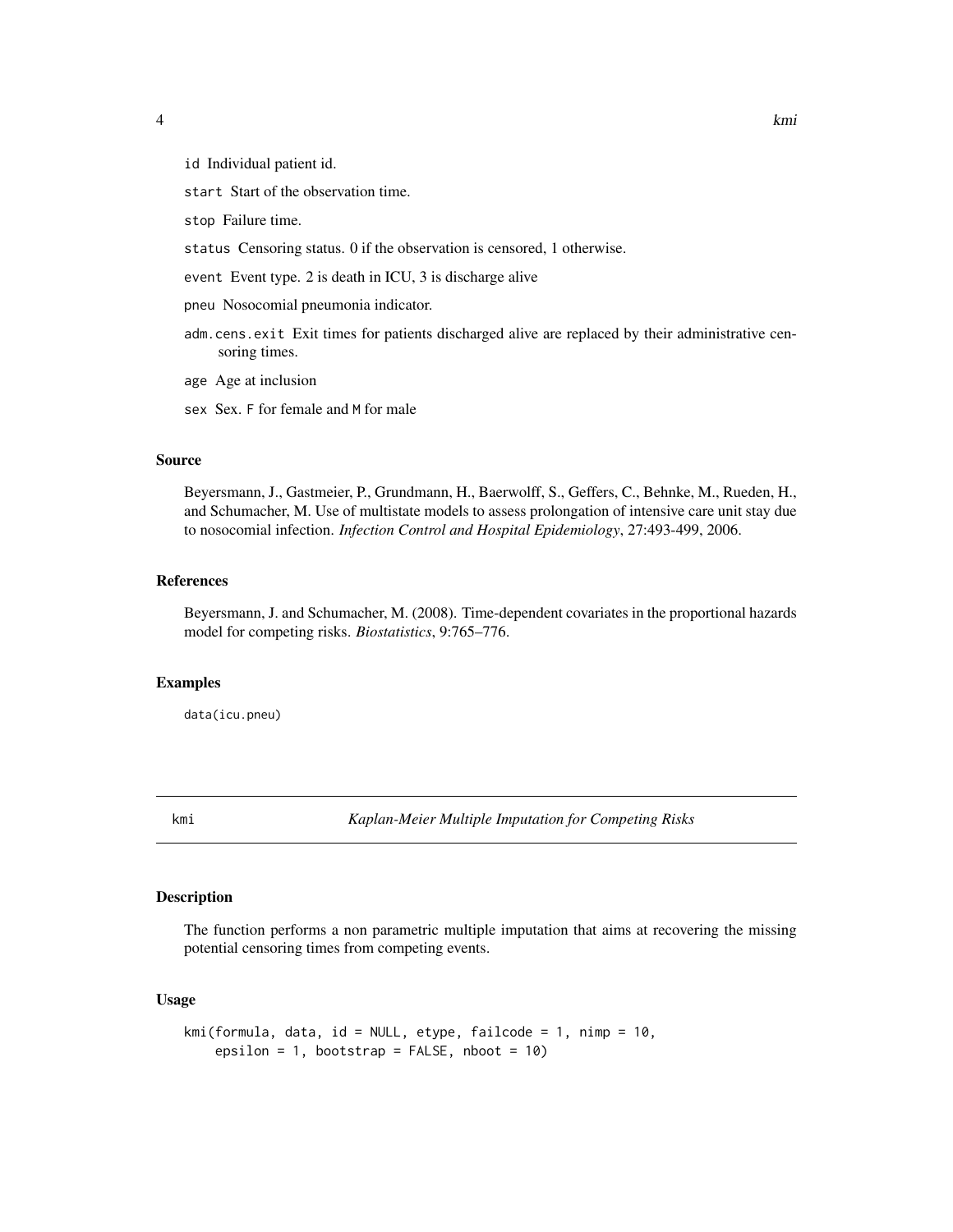#### **Arguments**

| formula   | A formula object, that must have a Surv object on the left of a $\sim$ operator.<br>Covariates could be added on the right hand side of the formula. They will be<br>used to model the censoring distribution. See Details. |
|-----------|-----------------------------------------------------------------------------------------------------------------------------------------------------------------------------------------------------------------------------|
| data      | A data frame in which to interpret the variables given in the formula, etype and<br>id. It is mandatory.                                                                                                                    |
| id        | Used to identify individual subjects when one subject can have several rows of<br>data, e.g., with time-dependent covariates. Set to NULL when there is only one<br>raw of data per subject.                                |
| etype     | Variable specifying the type of competing event. When status $== 1$ in formula,<br>etype describes the type of event, otherwise, for censored observation, (status ==<br>0), the value of etype is ignored.                 |
| failcode  | Indicates the failure cause of interest. Imputation will be performed on the other<br>competing events. Default is 1.                                                                                                       |
| nimp      | Number of multiple imputation. Default is 10.                                                                                                                                                                               |
| epsilon   | When the last time is an event, a censoring time equal to $max(time)$ + epsilon<br>is added. By default, epsilon is set to 1.                                                                                               |
| bootstrap | Logical. Whether to estimate the censoring distribution using bootstrap samples.<br>Default is FALSE.                                                                                                                       |
| nboot     | If bootstrap is set to TRUE, nboot determines the number of bootstrap sam-<br>ples.                                                                                                                                         |

#### Details

It was shown that if censoring times are observed for all individuals, methods for standard rightcensored survival data can be used to analyse cumulative incidence functions from competing risks (Fine and Gray 1999). Therefore the idea proposed by Ruan and Gray (2008) is to impute potential censoring times for individuals who have failed from the competing events. The censoring times are imputed from the conditional Kaplan-Meier estimator of the censoring distribution.

Estimation of the censoring distribution may be improved through bootstrapping. Estimation might also be improved fitting a model for the censoring distribution. When covariates are given, a proportional hazards model on the hazard of censoring is fit. The censoring times are then imputed from the estimated model.

The competing risks model formulation in formula mimics the one in [survfit](#page-0-0).

#### Value

An object of class kmi with the following components:

| imputed.data | A list of matrices giving the imputed times in the first column and imputed<br>event type in the second column. The event status for imputed times take value<br>$0$ (censored). |
|--------------|----------------------------------------------------------------------------------------------------------------------------------------------------------------------------------|
|              | original.data The original data set                                                                                                                                              |
| info         | Gives the names of the time and event indicator column in the original data set.                                                                                                 |
| call         | The matched call.                                                                                                                                                                |

<span id="page-4-0"></span>kmi 50 km s to 10 km s to 10 km s to 10 km s to 10 km s to 10 km s to 10 km s to 10 km s to 10 km s to 10 km s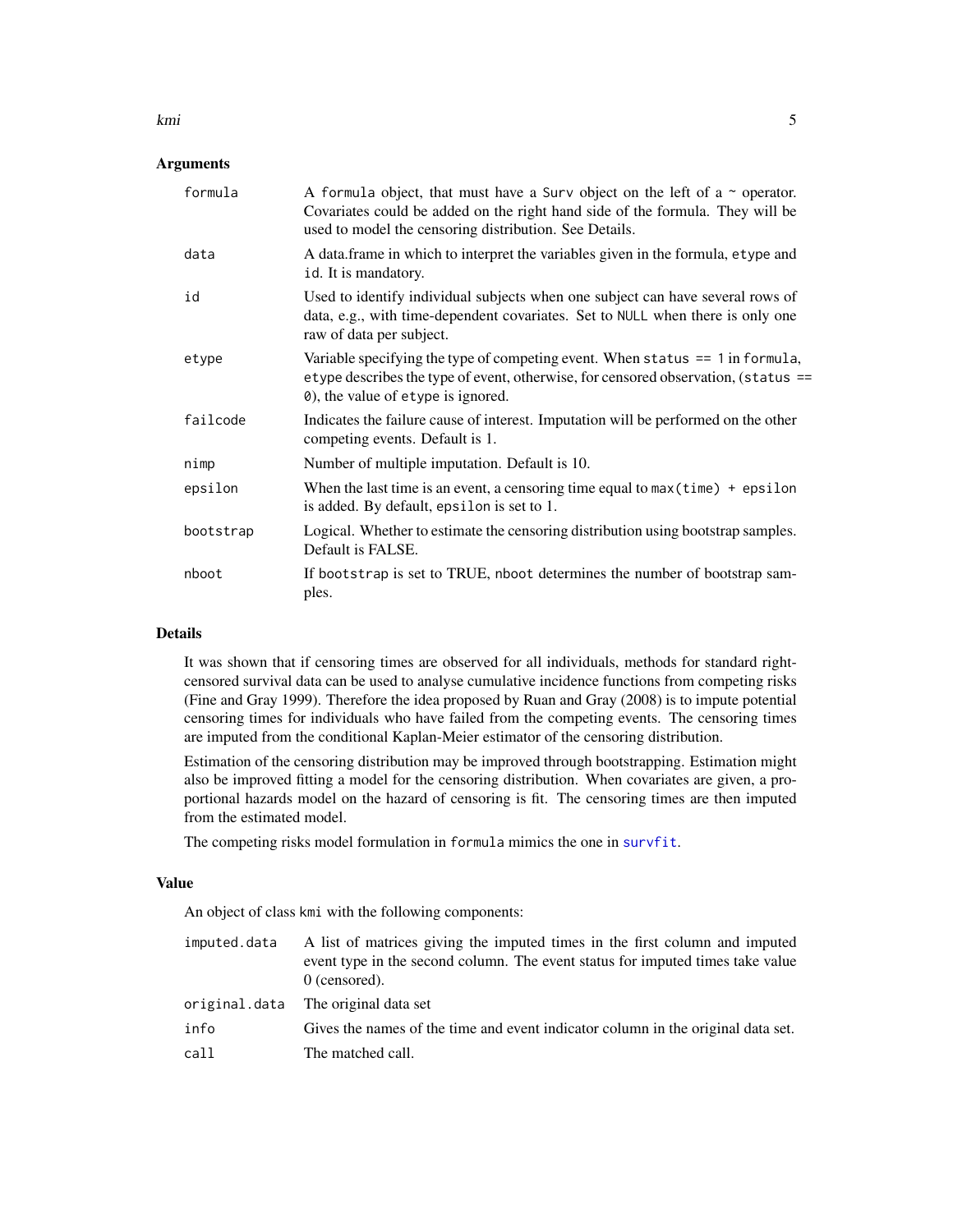#### <span id="page-5-0"></span>Warning

When a proportional hazards model is fit for modelling the censoring distribution, the censoring times are imputed from the imputed model. When there is missing covariate information for the prediction, mean imputation is used.

#### **Note**

This multiple imputation technique does not work for left-truncated data.

#### Author(s)

Arthur Allignol, <arthur.allignol@gmail.com>

#### References

Ruan, P.K. and Gray, R.J. (2008). Analyses of cumulative incidence functions via non-parametric multiple imputation. *Statistics in Medicine*, 27(27):5709–5724.

Allignol, A. and Beyersmann, J. (2010). Software for fitting nonstandard proportional subdistribution hazards models. *Biostatistics*, doi:10.1093/biostatistics/kxq018

Fine, J.P. and Gray, R.J. (1999). A Proportional Hazards Model for the Subdistribution of a Competing Risk. *Journal of the American Statistical Association*. 94(446):496–509.

## See Also

[icu.pneu](#page-2-1), [cox.kmi](#page-1-1), [Surv](#page-0-0), [survfit](#page-0-0)

#### Examples

data(icu.pneu)

```
if (require(survival)) {
   dat <- kmi(Surv(start, stop, status) ~ 1, data = icu.pneu,
               etype = event, id= id, failcode> = 2, nimp = 5)
   ## another way to specify the formula if there is no status
   ## variable
   icu.pneu$ev <- icu.pneu$event
   icu.pneu$ev[icu.pneu$status == 0] <- 0
   dat <- kmi(Surv(start, stop, ev != 0) ~ 1, data = icu.pneu,
               etype = ev, id= id, failcode = 2, nimp = 5)
   ## with covariates to model the censoring distribution
   dat.cova \leq kmi(Surv(start, stop, status) \sim age + sex,
                    data = icu.pneu, etype = event, id = id,failcode = 2, nimp = 5)
```
}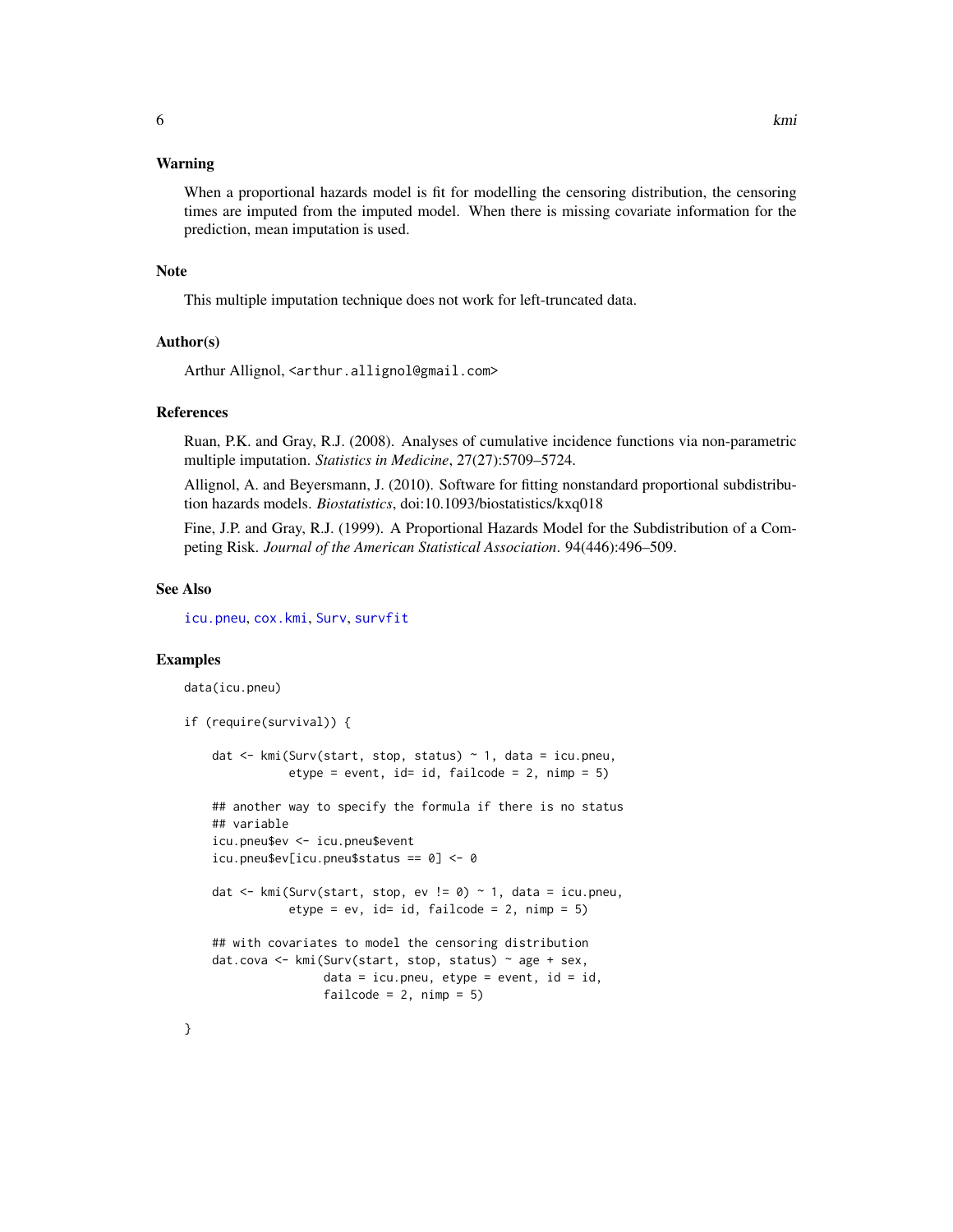<span id="page-6-1"></span><span id="page-6-0"></span>

## Description

Print method for cox.kmi objects.

## Usage

```
## S3 method for class 'cox.kmi'
print(x, print.ind = FALSE, ...)
```
## Arguments

| X         | An object of class cox. kmi.                                                                                                                                |
|-----------|-------------------------------------------------------------------------------------------------------------------------------------------------------------|
| print.ind | A logical specifying whether to print the results of the analyses performed on<br>each imputed data set. By default, only the pooled estimates are printed. |
| $\cdots$  | Further arguments                                                                                                                                           |

## Value

No value returned

## Author(s)

Arthur Allignol, <arthur.allignol@gmail.com>

## See Also

[cox.kmi](#page-1-1), [summary.cox.kmi](#page-7-1)

<span id="page-6-2"></span>print.summary.cox.kmi *Print method for summary.cox.kmi objects*

## Description

Print method for summary.cox.kmi objects.

#### Usage

```
## S3 method for class 'summary.cox.kmi'
print(x,
digits = max(getOption("digits") - 3, 3),
signif.stars = getOption("show.signif.stars"),
print.ind = FALSE, ...)
```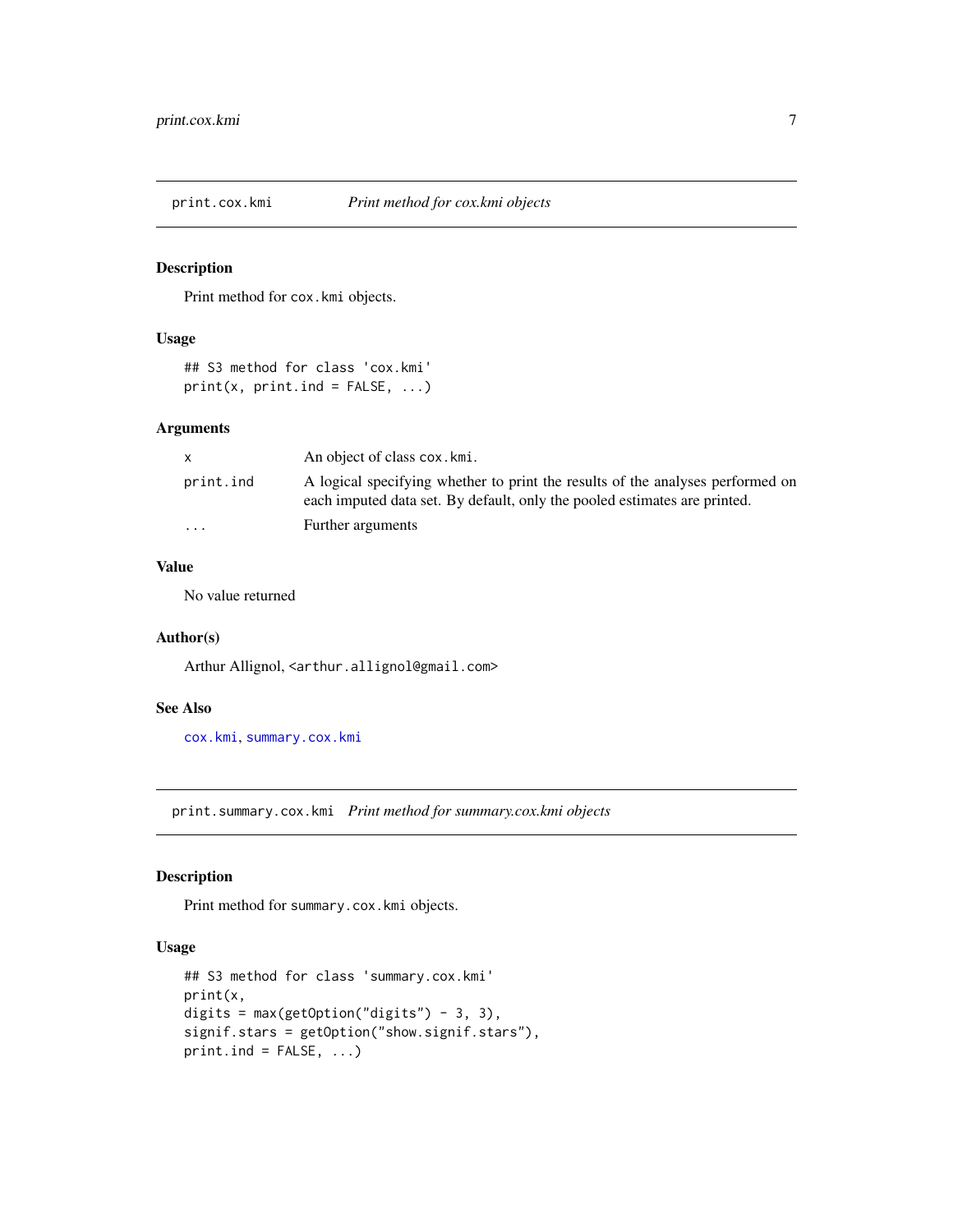## <span id="page-7-0"></span>Arguments

| x            | An object of class summary.cox.kmi.                                                                              |
|--------------|------------------------------------------------------------------------------------------------------------------|
| digits       | Significant digits to print.                                                                                     |
| signif.stars | Logical. If TRUE, 'significance stars' are printed for each coefficient.                                         |
| print.ind    | Logical specifying whether to print a summary of the models fitted on each<br>imputed data set. Default is FALSE |
| $\cdots$     | Further arguments                                                                                                |

## Value

No value returned

## Author(s)

Arthur Allignol, <arthur.allignol@gmail.com>

## See Also

[summary.cox.kmi](#page-7-1)

<span id="page-7-1"></span>summary.cox.kmi *Summary method for cox.kmi objects*

## Description

Provides a summary of the fitted model.

## Usage

```
## S3 method for class 'cox.kmi'
summary(object, conf.int = 0.95, scale = 1, ...)
```
## Arguments

| object   | An object of class cox. kmi.                                                                                                                 |
|----------|----------------------------------------------------------------------------------------------------------------------------------------------|
| conf.int | Level of the confidence intervals. Default is 0.95                                                                                           |
| scale    | Vector of scale factors for the coefficients, default to 1. The confidence limits<br>are for the risk change associated with one scale unit. |
| .        | Further arguments                                                                                                                            |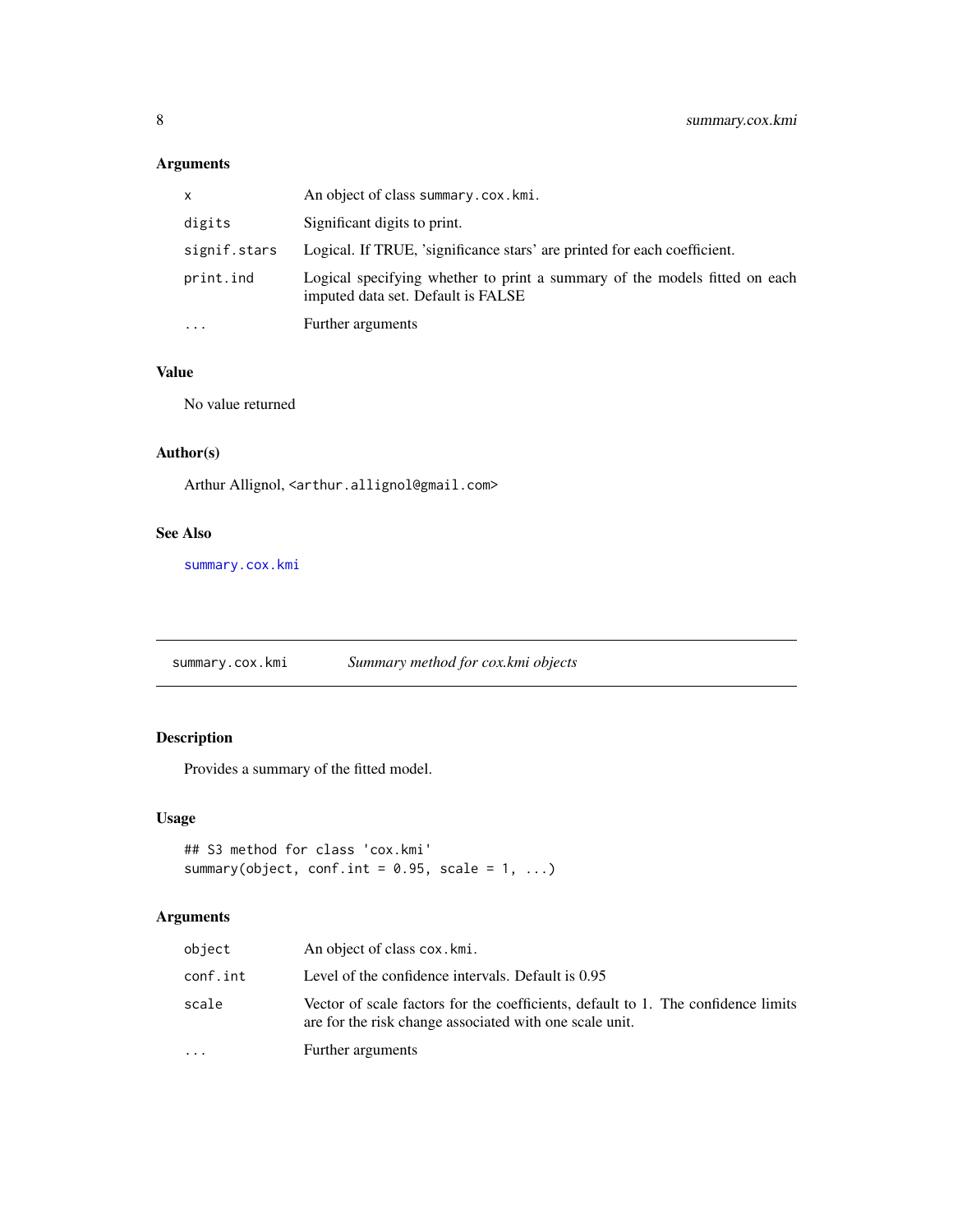## <span id="page-8-0"></span>Value

An object of class summary.cox.kmi with the following components:

| call         | The matched call                                                                                                                                                     |
|--------------|----------------------------------------------------------------------------------------------------------------------------------------------------------------------|
| coefficients | A matrix with 5 columns including the regression coefficients, subdistribution<br>hazard ratios, standard-errors, t-statistics and corresponding two-sided p-values. |
| conf.int     | A matrix with 4 columns that consists of the subdistribution hazard ratios, exp(-<br>coef) and the lower and upper bounds of the confidence interval.                |
|              | individual. fit A list of summary. coxph objects for each imputed data set                                                                                           |

## Author(s)

Arthur Allignol, <arthur.allignol@gmail.com>

## See Also

[cox.kmi](#page-1-1), [print.summary.cox.kmi](#page-6-2), [summary.coxph](#page-0-0)